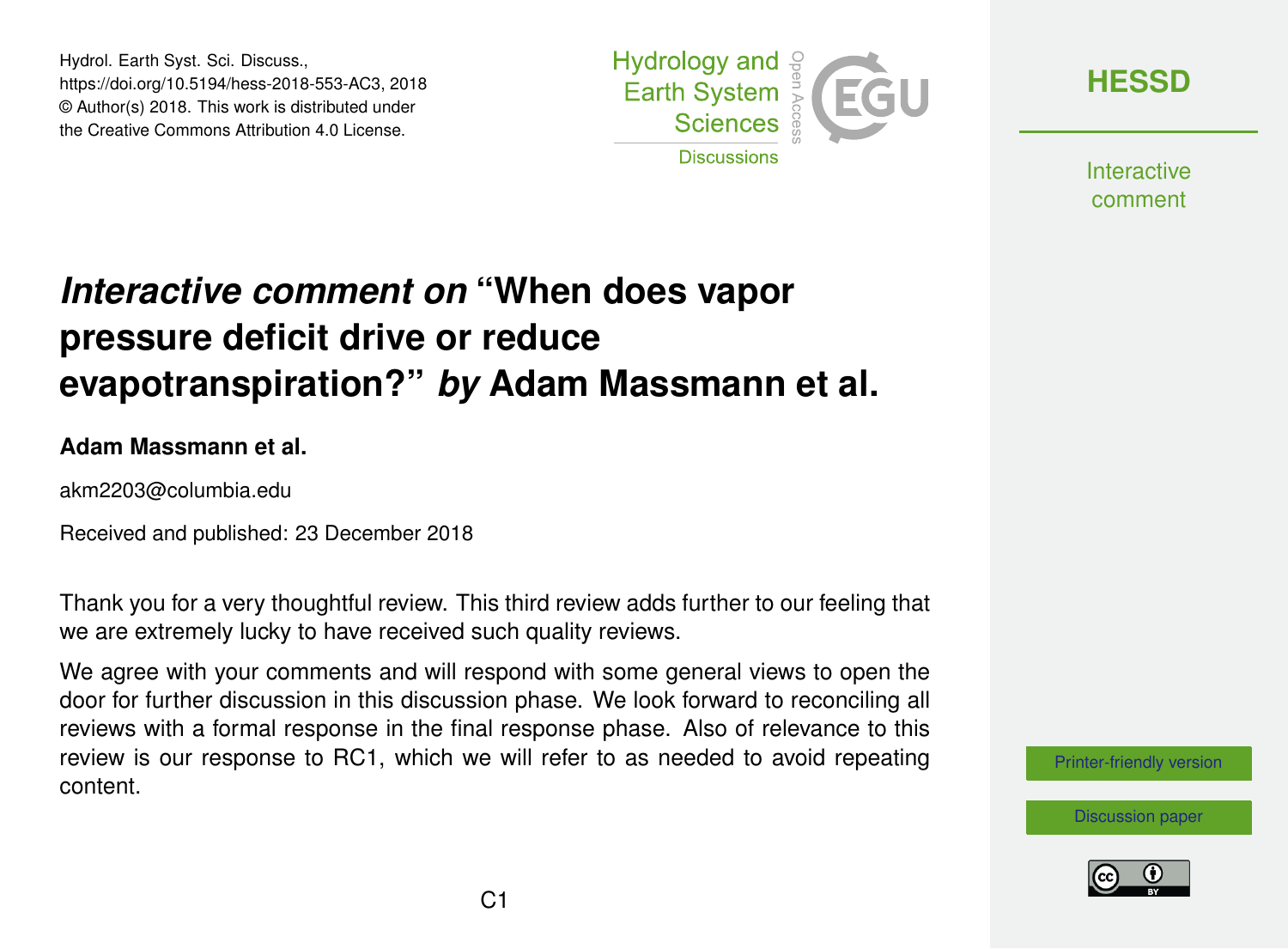### **1 Soil moisture, uWUE and g**<sup>1</sup>

Environmental conditions, particularly soil moisture, will effect both uWUE and  $q_1$  as you point out. Not accounting for this variability by using a PFT-focused analysis is problematic. We discuss this in [our response to RC1,](https://editor.copernicus.org/index.php/hess-2018-553-AC1.pdf?_mdl=msover_md&_jrl=13&_lcm=oc108lcm109w&_acm=get_comm_file&_ms=72556&c=153745&salt=17166479111051651323) specifically Sections 2 and 3, and think a strong argument could be made that we should have framed our analysis in terms of more general uWUE and  $q_1$  variability instead of focusing primarily on PFT variability. If we let uWUE and  $q_1$  vary in space and time, then we include a measure of soil moisture through its effect on uWUE and  $q_1$ . In this case, interpretation of our results relies on a less restrictive approximation that soil moisture conditions remain relatively fixed with respect to the VPD perturbation, which is consistent with the general interpretation of our results (e.g. we evaluate the ET response to VPD with other environmental conditions held fixed).

There are also issues with only including uncertainty in uWUE. We discuss reasons for this approach in our response to [RC1](https://editor.copernicus.org/index.php/hess-2018-553-AC1.pdf?_mdl=msover_md&_jrl=13&_lcm=oc108lcm109w&_acm=get_comm_file&_ms=72556&c=153745&salt=17166479111051651323) (specifically the final paragraph), and we think there may be some tractable approaches to representing uncertainty and variability in both uWUE and  $q_1$  for the final manuscript.

#### **2 Methods/Introduction**

A more thorough discussion in the introduction about what is known about the transpiration response to VPD is definitely needed. This is also discussed peripherally in our response to [RC2.](https://editor.copernicus.org/index.php/hess-2018-553-AC2.pdf?_mdl=msover_md&_jrl=13&_lcm=oc108lcm109w&_acm=get_comm_file&_ms=72556&c=154058&salt=19427645101542423504) The clarifications you suggest for the methods section will also improve the manuscript.

# **[HESSD](https://www.hydrol-earth-syst-sci-discuss.net/)**

Interactive comment

[Printer-friendly version](https://www.hydrol-earth-syst-sci-discuss.net/hess-2018-553/hess-2018-553-AC3-print.pdf)

[Discussion paper](https://www.hydrol-earth-syst-sci-discuss.net/hess-2018-553)

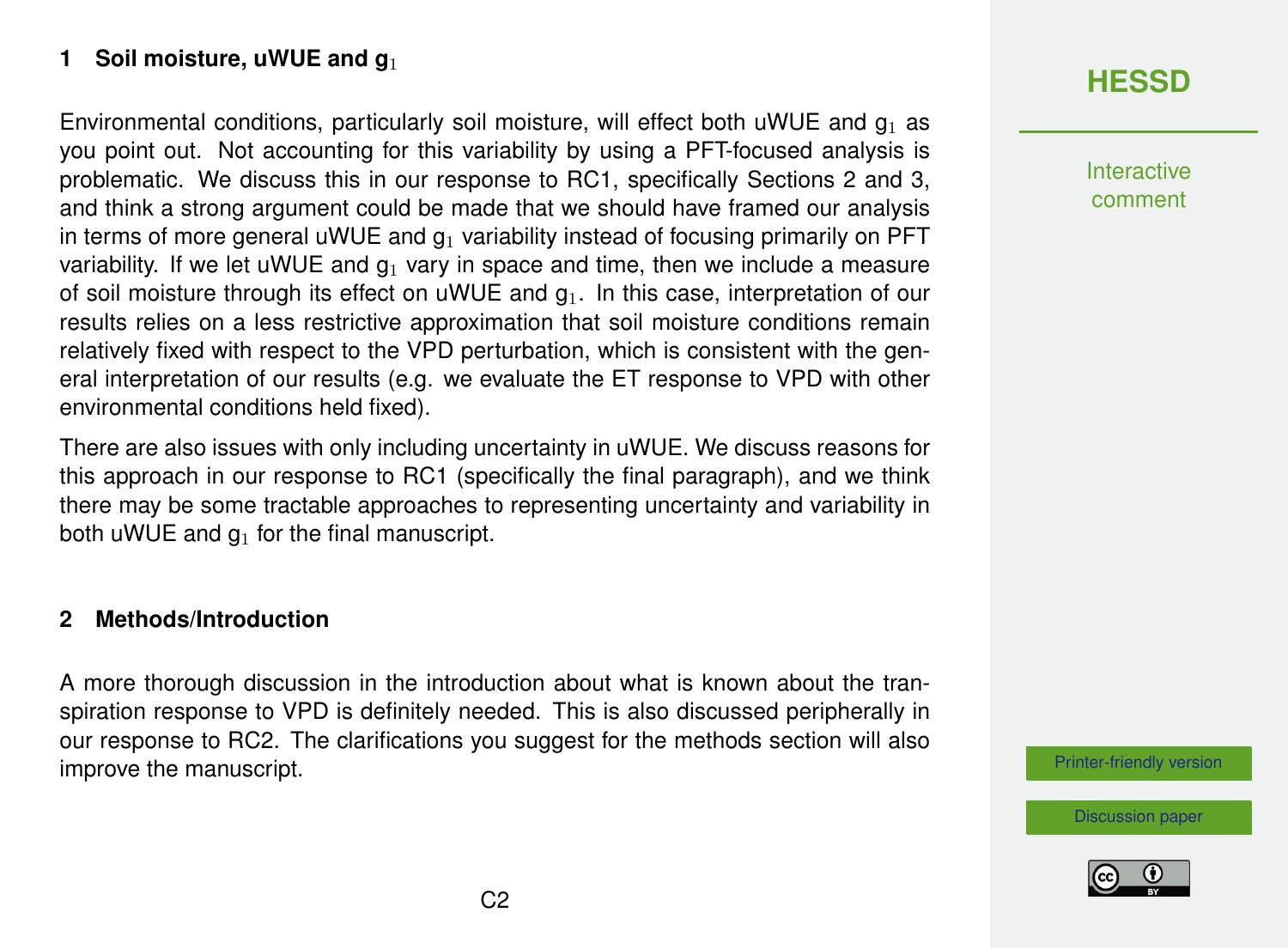#### **3 Results**

Regarding the presentation of the results, we agree that in its current form the manuscript can be disorienting. Just discussing the sign of the derivative, and then discussing the magnitude (while including what the current manuscript refers to as the "sign term") seems to be a much cleaner approach, possibly also differentiating between environmental controls versus plant/canopy controls.

In our response to RC1 we discussed a few revision approaches regarding the results, some of them including significant changes, which should help both with acknowledging  $q_1$  and uWUE variability and streamlining the results. One example ("Option 2") is to remove the PFT focus from the first portion of the results (Section 3.1-3.2; this could also go in Methods as you suggest), and instead focus generally on how changes in the environment (e.g. wind speed, temperature) and land surface terms (e.g.  $q_1$ , uWUE, canopy height) influence the ET response. By using a more sophisticated representation of uncertainty we could then present the distribution of observation-informed ET responses as a function of the model terms  $(g_a, uWUE, g_1, etc.),$  and finally tie all this to either PFTs or specific sites with maps of statistics from the distribution of model parameters and ET response. While this could add a lot of analysis and content to the paper, we think in the end it could streamline the results and their interpretation. Basically we would start with the idealized ET response as a function of parameters (no uncertainty), to the observed ET response as a function of parameters (with uncertainty), to how both the parameters and ET response (with uncertainty) map to specific sites, years and/or PFTs. Thoughts on this are welcome.

We also acknowledge that we need to be more precise about some of our language (e.g. "leading order behavior", "bit more variability"), and thank you for the other minor comments as well; fixing these will improve the manuscript.

## **[HESSD](https://www.hydrol-earth-syst-sci-discuss.net/)**

**Interactive** comment

[Printer-friendly version](https://www.hydrol-earth-syst-sci-discuss.net/hess-2018-553/hess-2018-553-AC3-print.pdf)

[Discussion paper](https://www.hydrol-earth-syst-sci-discuss.net/hess-2018-553)



Interactive comment on Hydrol. Earth Syst. Sci. Discuss., https://doi.org/10.5194/hess-2018-